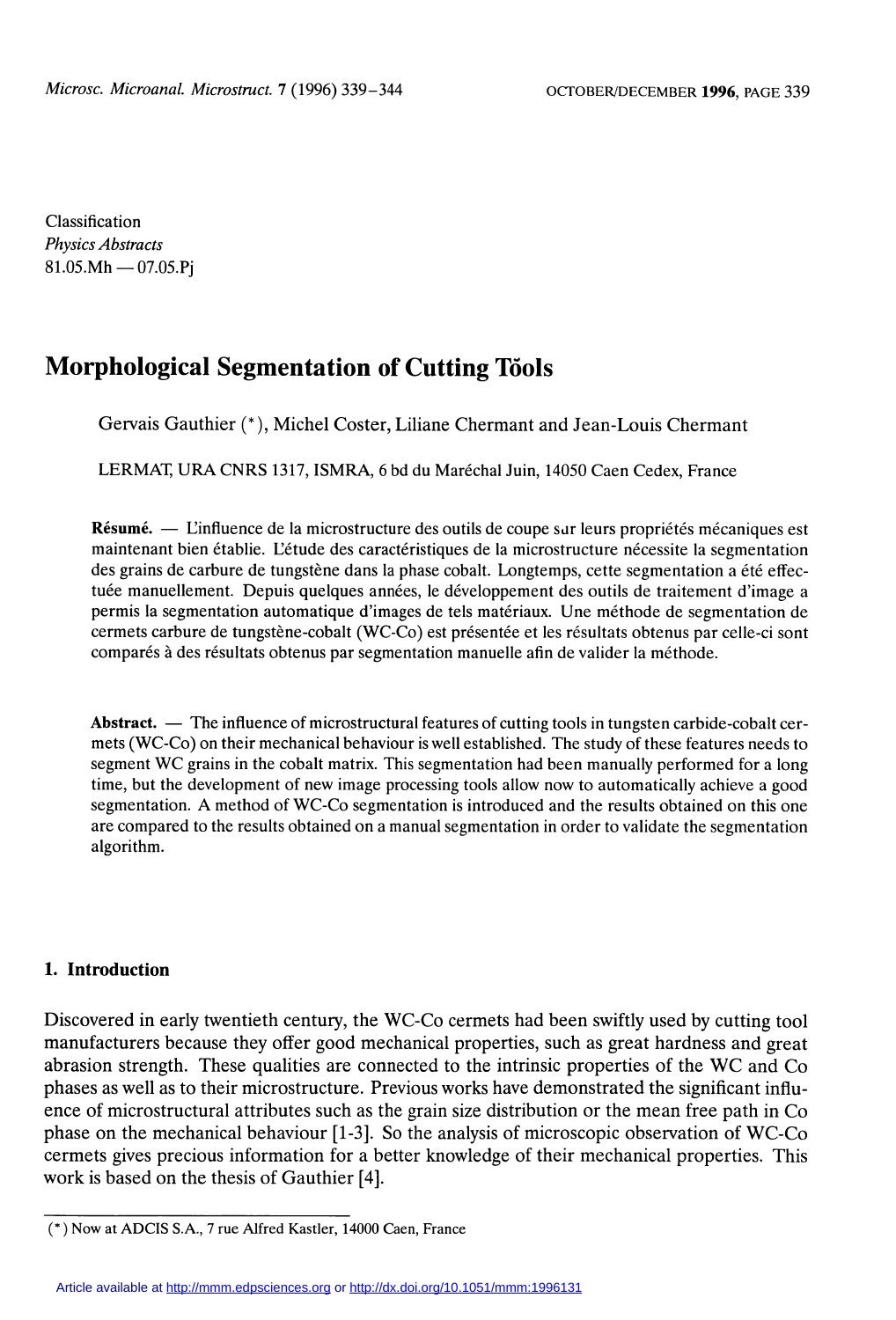



Fig. 1. - Etched polished surface of a WC-9.5wt% Co cermet observed in SEM (acceleration: 15 kV) using BSEC mode (a) and BSET mode (b).

 $b)$ 

# 2. Materials and Experimental Details

WC carbide crystallizes in the hexagonal system. Its growing is greater in the basal plane than in the prismatic planes. The intersection of a monocrystal by a random plane produces polygonal sections, principally composed by rectangles, triangles and trapezia. Co phase, binder of this hard metal, can be considered as a quasi-continuous framework because the size of its grains is about a few millimeters while the size of WC grains is about a few micrometers.

WC-Co cermets were polished and etched by potassium hydroxide (KOH reagent) in order to reveal the two phases as well as contiguous boundaries of WC grains. Then the samples were examined in a scanning electron microscope (SEM) (Jeol T330) because it offers a suitable spatial resolution for the WC grains analysis, and a multi-modal detection particularly useful to get the complementary information needed to segment grains. In fact, the back scattered electron composition (BSEC) images give significant information on composition and on the boundaries between two WC grains which have different grain orientations thanks to the channelling contrast, while the scattered electron topography (BSET) images principally reveal the etched grain boundaries, marked by high grey levels or low grey levels according to their orientation respectively to the SEM detector (Fig. 1).

The automatic image analysis system used for this work is a Matra Pericolor 3100. Its interface to the SEM Joel T330 had allowed to get enhanced image acquisition thanks to its capability of scanning control.

# 3. Segmentation

The image contrast between the WC and Co phases is strongly marked in the BSEC images (Fig. 2a) and a threshold could be adequate. But the etched grain boundaries interfere a little bit this segmentation, so a low-pass filtering before the threshold is more advisable. The median filter is the most suitable low-pass filter in this case because it smoothes the flat regions (WC grains and Co phase) while enhances edges (grain boundaries). The automatic contrast-based threshold [5] gets correct segmentation, but the weight interclass standard deviation maximization based threshold [6] (Fig. 2b) gets a more proper segmentation with a less calculation time. Then, a weight interclass standard deviation maximization based threshold is performed (Fig. 2c).

In the BSEC images, the grain boundaries between two adjacent grains which the orientations are different, are revealed by gradient filtering. The external morphological gradient filter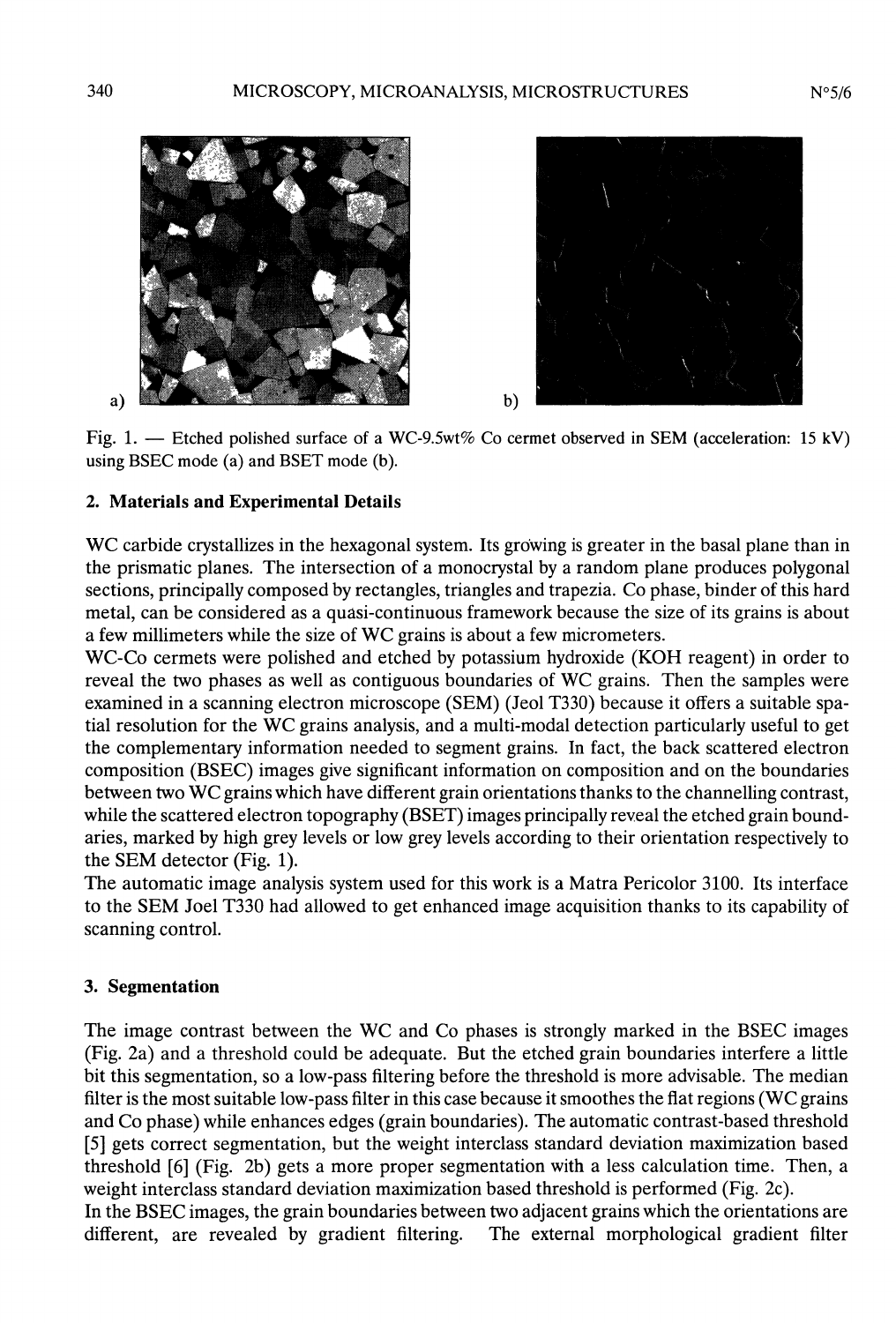$N°5/6$ 



Fig. 2. - BSEC image (a), segmented Co phase (b), edges due to the channelling contrast (c), BSET image (d), combination of white and black top-hats (e), combination of (c) and (e) images (f), complementary image of the WC grain distance image (g), final WC grain segmentation (h).

applied to the BSEC images smoothed by median filtering gets the best results for our series of images (Fig. 2a). In ihe BSET images, the etched grain boundaries correspond to the highest grey levels and to the lowest grey levels according to the orientation of the edges with respect to the BSE detector (Fig. 2d). In addition, these grain boundaries are somewhat rectilinear. Their detection is computed by oriented top-hat transformations applied to the BSET images previously smoothed by morphological openings or closings by perpendicular oriented structuring element. Then, an entropy maximization based threshold is performed (Fig. 2e).

A combination of the three binary images, *i.e.* the segmented cobalt phase, the edges segmented from the BSEC image due to the channelling contrast and the etched grain boundaries segmented from the BSET image, is computed (Fig. 2f).

At this step, some grain boundaries are not completely segmented. So, the propagation algorithm proposed by Kurdy [7] is used in order to connect the partially segmented grain boundaries. A few grain boundaries are enough segmented because they had been revealed neither by channelling contrast nor by etching. However, the most part of them can be obtained thanks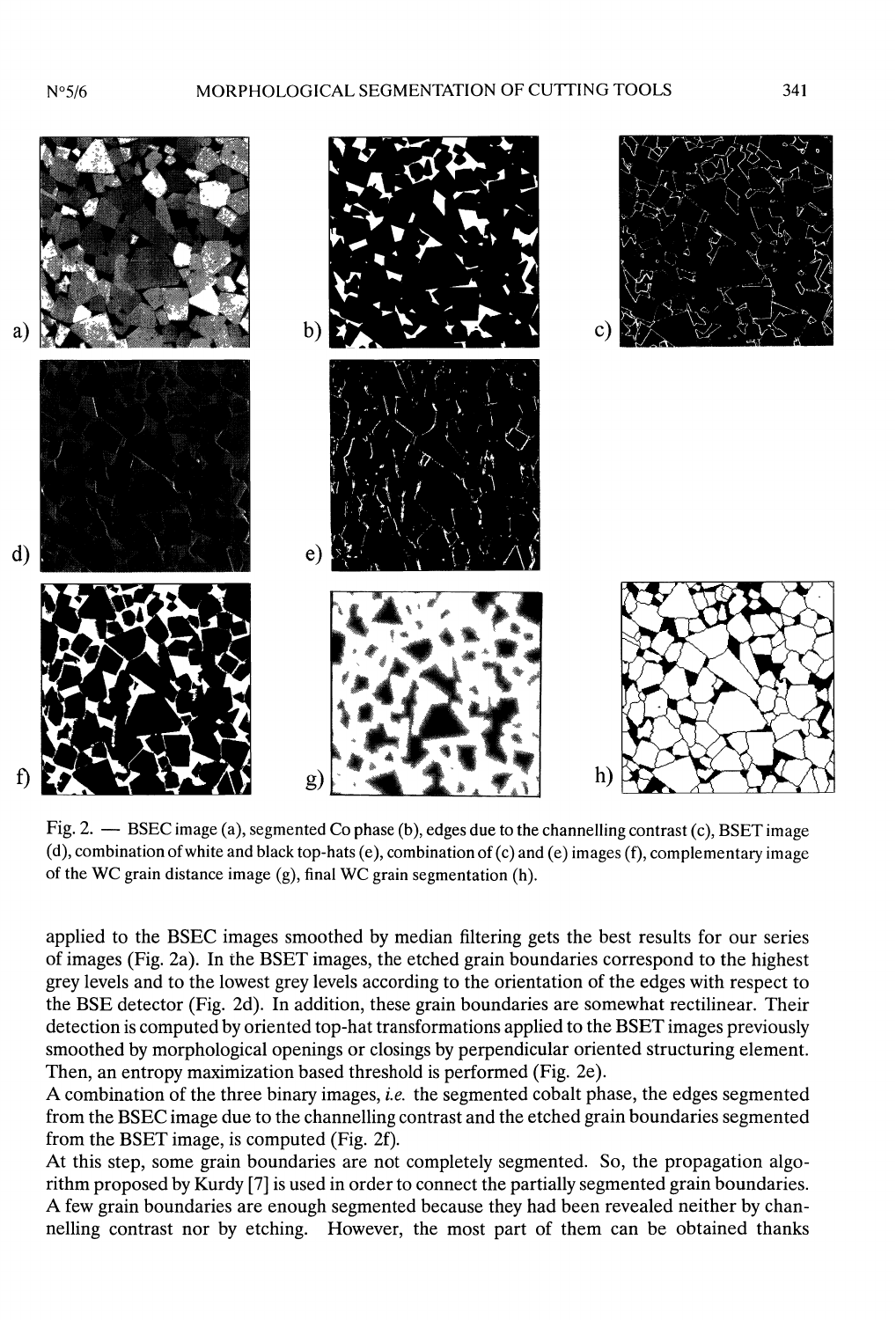

Fig. 3. - Graph of WC-Co segmentation algorithm.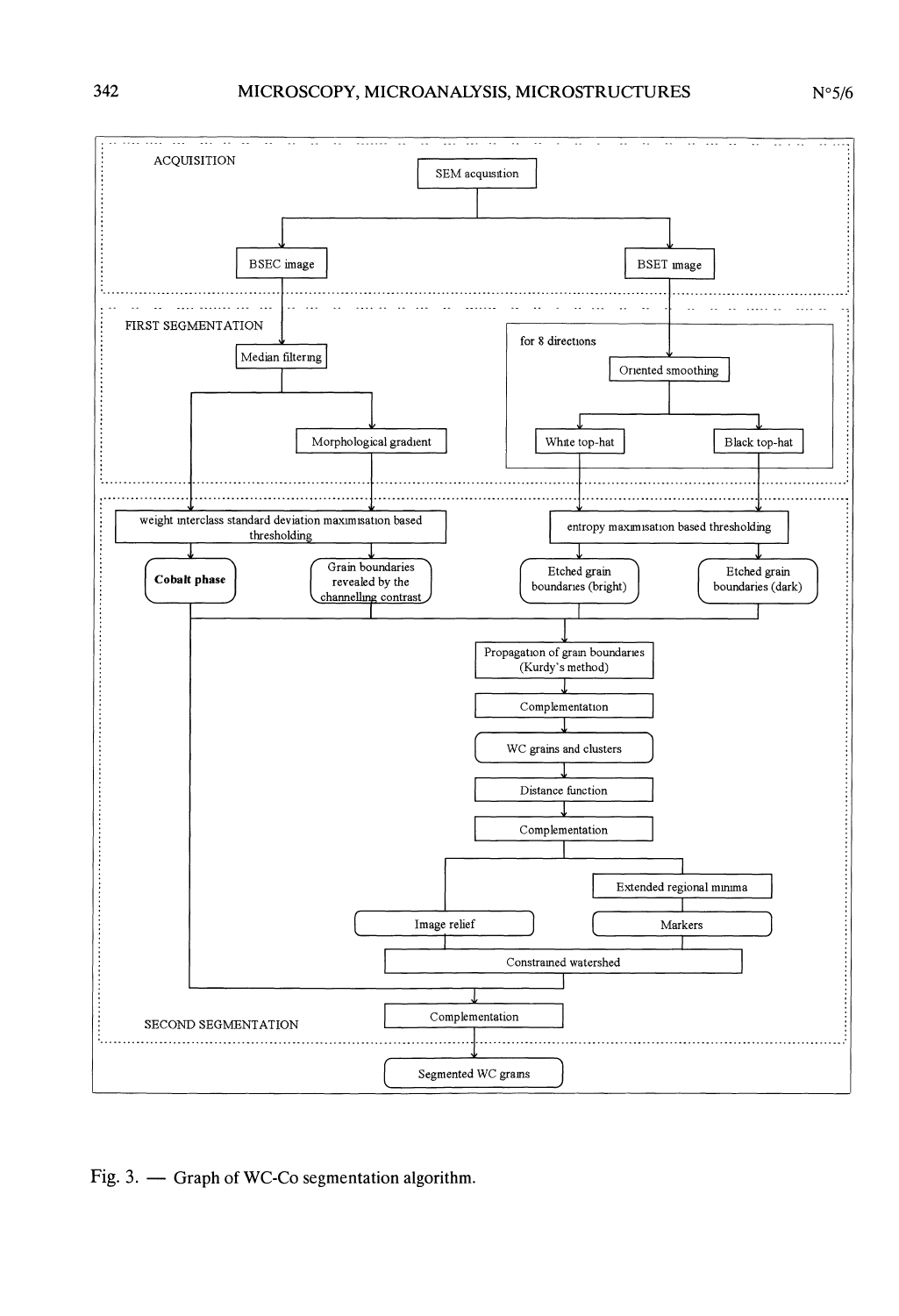|                             | automatic segmentation   | intermediate manual     | manual segmentation                 |
|-----------------------------|--------------------------|-------------------------|-------------------------------------|
|                             |                          | segmentation (step 1)   | $(\text{steps } 1 \text{ and } 2)$  |
| $S_v(WC/WC)$                | $324$ mm <sup>-1</sup>   | $303 \text{ mm}^{-1}$   | $334$ mm <sup>-1</sup> $\pm$ 40     |
| variation                   | $-3\%$                   |                         |                                     |
| C(WC/WC)                    | 0.332                    | 0.325                   | $0.335 \pm 0.011$                   |
| variation                   | $-1\%$                   |                         |                                     |
| $N_A(WC)$                   | $24414$ mm <sup>-2</sup> | $21362$ mm <sup>2</sup> | $24976$ mm <sup>-2</sup> $\pm$ 3750 |
| variation                   | $-2.2\%$                 |                         |                                     |
| D(WC)                       | 5.56 $\mu$ m             | 5.87 $\mu$ m            | 5.51 $\mu$ m                        |
| variation                   | $< 1\%$                  |                         |                                     |
| $\sigma$ (D <sub>WC</sub> ) | $3.10 \ \mu m$           | $3.24 \mu m$            | 3.01 $\mu$ m                        |
| variation                   | $3\%$                    |                         |                                     |

Table  $I.$   $\sim$  Comparison of morphological characteristics calculated on the automatically segmented images and on the manually segmented images. Variation is a difference between the measurements from automatically segmented image and from manually segmented image.

to the following hypothesis based on a physical property of this material: the WC grains are convex. In fact, all the connected regions which are convex are grains while these ones are not convex are clusters of grains. The method that we propose to segment the clusters is the following: computation of the distance function on the current segmentation of WC grains (composed of grains and clusters), inversion of the resulting image, computation of the extended regional minima (using h-concave transformation [8]), and computation of a constrained watershed using the extended regional minima as markers. The result is shown in Figure 2h. The graph in Figure 3 summarize the proposed algorithm.

# 4. Morphological Characteristics

The purpose of the previously presented segmentation is to be able to calculate the morphological characteristics of the microstructure. Thanks to the segmentation of the two phases, the following characteristics can be computed:

- $\bullet$   $V_{\rm V}$ (Co), the cobalt volume fraction,
- $\bullet$   $V_V(WC)$ , the tungsten carbide volume fraction,
- $S_V(WC/Co)$ , the WC-Co interface area per unit volume.

Other characteristics can only be calculated on the complete segmentation (see Tab. I) such as:

- $S_V(WC/WC)$ , the WC grain boundary specific surface area per unit volume,
- $N_A (WC)$ , the number of WC grains per unit volume,
- Contiguity,  $C(WC/WC) = \frac{S_V(WC/WC)}{(WC/Co) + 2S_V(WC/WC)},$
- 
- . WC grain size distribution.